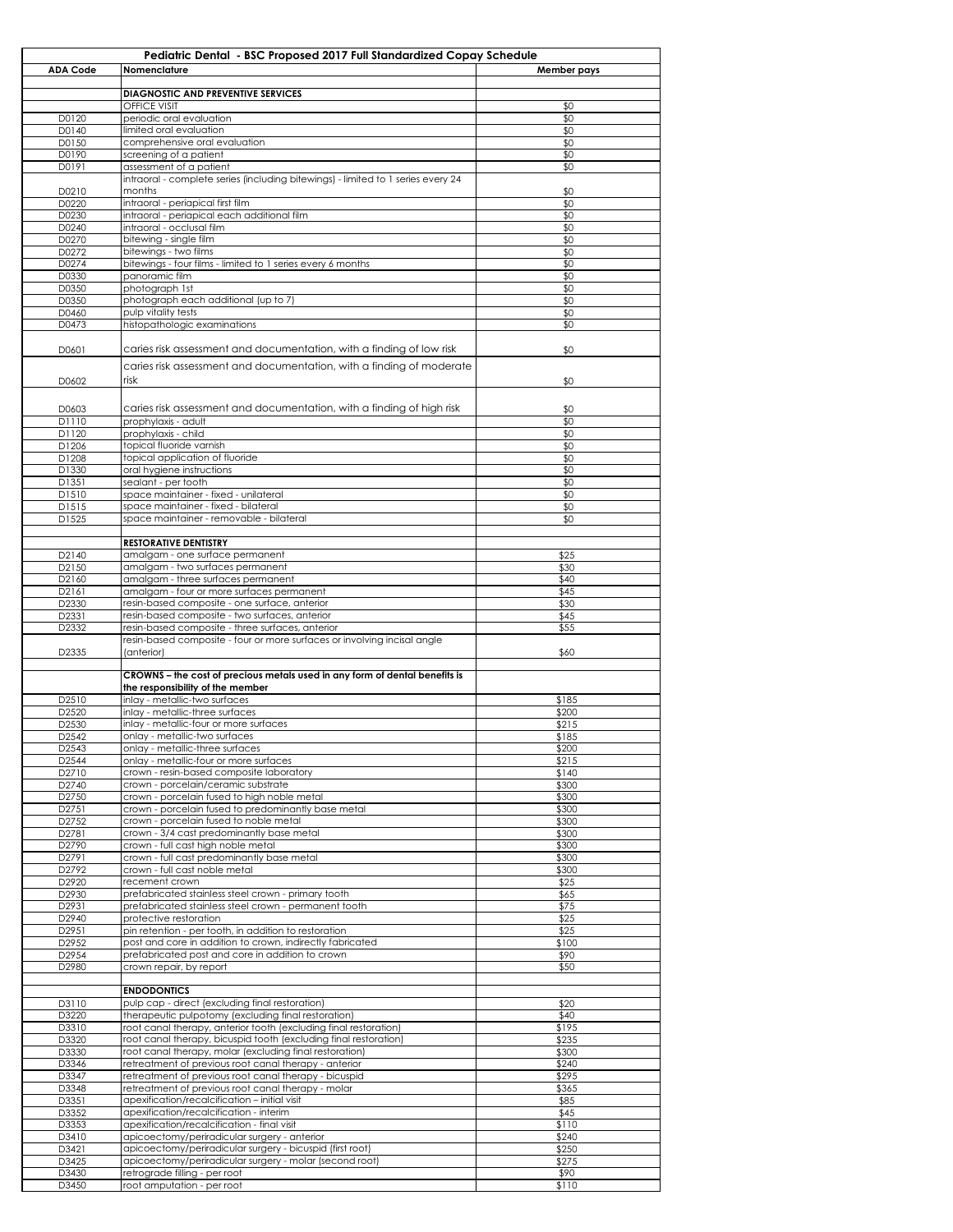|                | <b>PERIODONTICS</b>                                                                                                                                       |                |
|----------------|-----------------------------------------------------------------------------------------------------------------------------------------------------------|----------------|
| D4210          | gingivectomy or gingivoplasty - per quadrant                                                                                                              | \$150          |
| D4211          | gingivectomy or gingivoplasty - per tooth                                                                                                                 | \$50           |
| D4260          | Osseous - muco - gingival surgery per quadrant                                                                                                            | \$265          |
| D4341          | periodontal scaling and root planing - four or more teeth per quadrant                                                                                    | \$55           |
| D4342          | periodontal scaling and root planing - one to three teeth per quadrant                                                                                    | \$30           |
|                |                                                                                                                                                           |                |
|                | <b>PROSTHETICS</b>                                                                                                                                        |                |
| D5110          | complete denture - upper                                                                                                                                  | \$300          |
| D5120          | complete denture - lower                                                                                                                                  | \$300          |
| D5130          | immediate denture - upper                                                                                                                                 | \$300          |
| D5140          | immediate denture - lower                                                                                                                                 | \$300          |
|                |                                                                                                                                                           |                |
| D5211          | upper partial denture - resin based with conventional clasps, rests and teeth                                                                             | \$300          |
|                |                                                                                                                                                           |                |
| D5212          | lower partial denture - resin based with conventional clasps, rests and teeth                                                                             | \$300          |
|                | upper partial denture - cast metal resin based with conventional clasps, rests                                                                            |                |
| D5213          | and teeth                                                                                                                                                 | \$335          |
|                | lower partial denture - cast metal resin based with conventional clasps, rests<br>and teeth                                                               |                |
| D5214<br>D5410 | adjust complete denture - upper                                                                                                                           | \$335<br>\$20  |
| D5411          | adjust complete denture - lower                                                                                                                           | \$20           |
| D5421          | adjust partial denture - upper                                                                                                                            | \$20           |
| D5422          | adjust partial denture - lower                                                                                                                            | \$20           |
| D5510          | repair broken complete denture base                                                                                                                       | \$40           |
| D5520          | replace missing or broken teeth - complete denture (each tooth)                                                                                           | \$40           |
| D5610          | repair resin denture base                                                                                                                                 | \$40           |
| D5620          | repair cast framework                                                                                                                                     | \$40           |
| D5630          | repair or replace broken clasp                                                                                                                            | \$50           |
| D5640          | replace broken teeth - per tooth                                                                                                                          | \$35           |
| D5650          | add tooth to existing partial denture                                                                                                                     | \$35           |
| D5660          | add clasp to existing partial denture                                                                                                                     | \$60           |
| D5730          | reline complete upper denture (chairside)                                                                                                                 | \$60           |
| D5731          | reline complete lower denture (chairside)                                                                                                                 | \$60           |
| D5740          | reline upper partial denture (chairside)                                                                                                                  | \$60           |
| D5741          | reline lower partial denture (chairside)                                                                                                                  | \$60           |
| D5750          | reline complete upper denture (laboratory)                                                                                                                | \$90           |
| D5751          | reline complete lower denture (laboratory)                                                                                                                | \$90           |
| D5760          | reline upper partial denture (laboratory)                                                                                                                 | \$80           |
| D5761          | reline lower partial denture (laboratory)                                                                                                                 | \$80           |
| D5820          | interim partial denture (upper)                                                                                                                           | \$85           |
| D5821          | interim partial denture (lower)                                                                                                                           | \$85           |
| D5850          | tissue conditioning, upper                                                                                                                                | \$30           |
| D5851          | tissue conditioning, lower                                                                                                                                | \$30           |
|                |                                                                                                                                                           |                |
|                | BRIDGES - the cost of precious metals used in any form of dental benefits is                                                                              |                |
|                | the responsibility of the member                                                                                                                          |                |
| D6210          | pontic - cast high noble metal                                                                                                                            | \$300          |
| D6211          | pontic - cast predominantly base metal                                                                                                                    | \$300          |
| D6212          | pontic - cast noble metal                                                                                                                                 | \$300          |
| D6240          | pontic - porcelain fused to high noble metal                                                                                                              | \$300          |
| D6241          | pontic - porcelain fused to predominantly base metal                                                                                                      | \$300          |
| D6242          | pontic - porcelain fused to noble metal<br>pontic - resin with predominantly base metal                                                                   | \$300          |
| D6251<br>D6545 | retainer - cast metal for resin bonded fixed prosthesis                                                                                                   | \$300<br>\$130 |
| D6740          | crown - porcelain/ceramic                                                                                                                                 | \$300          |
|                |                                                                                                                                                           |                |
| D6/50<br>D6751 | crown - porceiain fusea to nign noble metal<br>crown - porcelain fused to predominantly base metal                                                        | \$300<br>\$300 |
| D6752          | crown - porcelain fused to noble metal                                                                                                                    | \$300          |
| D6780          | crown - 3/4 cast high noble metal                                                                                                                         | \$300          |
| D6790          | crown - full cast high noble metal                                                                                                                        | \$300          |
| D6791          | crown - full cast predominantly base metal                                                                                                                | \$300          |
| D6792          | crown - full cast noble metal                                                                                                                             | \$300          |
| D6930          | recement bridge                                                                                                                                           | \$40           |
| D6980          | bridge repair, by report                                                                                                                                  | \$95           |
|                |                                                                                                                                                           |                |
|                | <b>ORAL SURGERY</b>                                                                                                                                       |                |
| D7111          | coronal remnants - deciduous tooth                                                                                                                        | \$40           |
| D7140          | extraction, erupted tooth or exposed root                                                                                                                 | \$65           |
|                | surgical removal of erupted tooth requiring elevation of flap and removal of                                                                              |                |
| D7210          | bone and/or sectioning of tooth                                                                                                                           | \$120          |
| D7220          | removal of impacted tooth - soft tissue                                                                                                                   | \$95           |
| D7230          | removal of impacted tooth - partially bony                                                                                                                | \$145          |
| D7240          | removal of impacted tooth - completely bony                                                                                                               | \$160          |
|                | surgical removal of residual tooth roots requiring cutting of soft tissue and                                                                             |                |
| D7250          | bone and closure                                                                                                                                          | \$80           |
| D7270          | tooth reimplantation / stabilization                                                                                                                      | \$185          |
| D7285          | biopsy of oral tissue - hard (bone, tooth)                                                                                                                | \$180          |
| D7286          | biopsy of oral tissue - soft                                                                                                                              | \$110          |
| D7310          | alveoloplasty in conjunction with extractions - per quadrant                                                                                              | \$85           |
|                | alveoloplasty in conjunction with extractions - one to three teeth or tooth                                                                               |                |
| D7311          | spaces, per quadrant                                                                                                                                      | \$50           |
| D7320          | alveoloplasty not in conjunction with extractions - per quadrant                                                                                          | \$120          |
|                | alveoloplasty not in conjunction with extractions - one to three teeth or tooth                                                                           |                |
| D7321          | spaces, per quadrant                                                                                                                                      | \$65           |
| D7410          | excision of benign lesion up to 1.25 cm<br>excision of benign lesion greater than 1.25 cm                                                                 | \$75           |
| D7411          |                                                                                                                                                           | \$115          |
|                |                                                                                                                                                           |                |
| D7450          | removal of benign odontogenic cyst or tumor - lesion diameter up to 1.25 cm<br>removal of benign odontogenic cyst or tumor - lesion diameter greater than | \$180          |
|                | 1.25 cm                                                                                                                                                   |                |
| D7451          |                                                                                                                                                           | \$330          |
|                |                                                                                                                                                           |                |
| D7460          | removal of benign nonodontogenic cyst or tumor - lesion diameter up to 1.25<br>сm                                                                         | \$155          |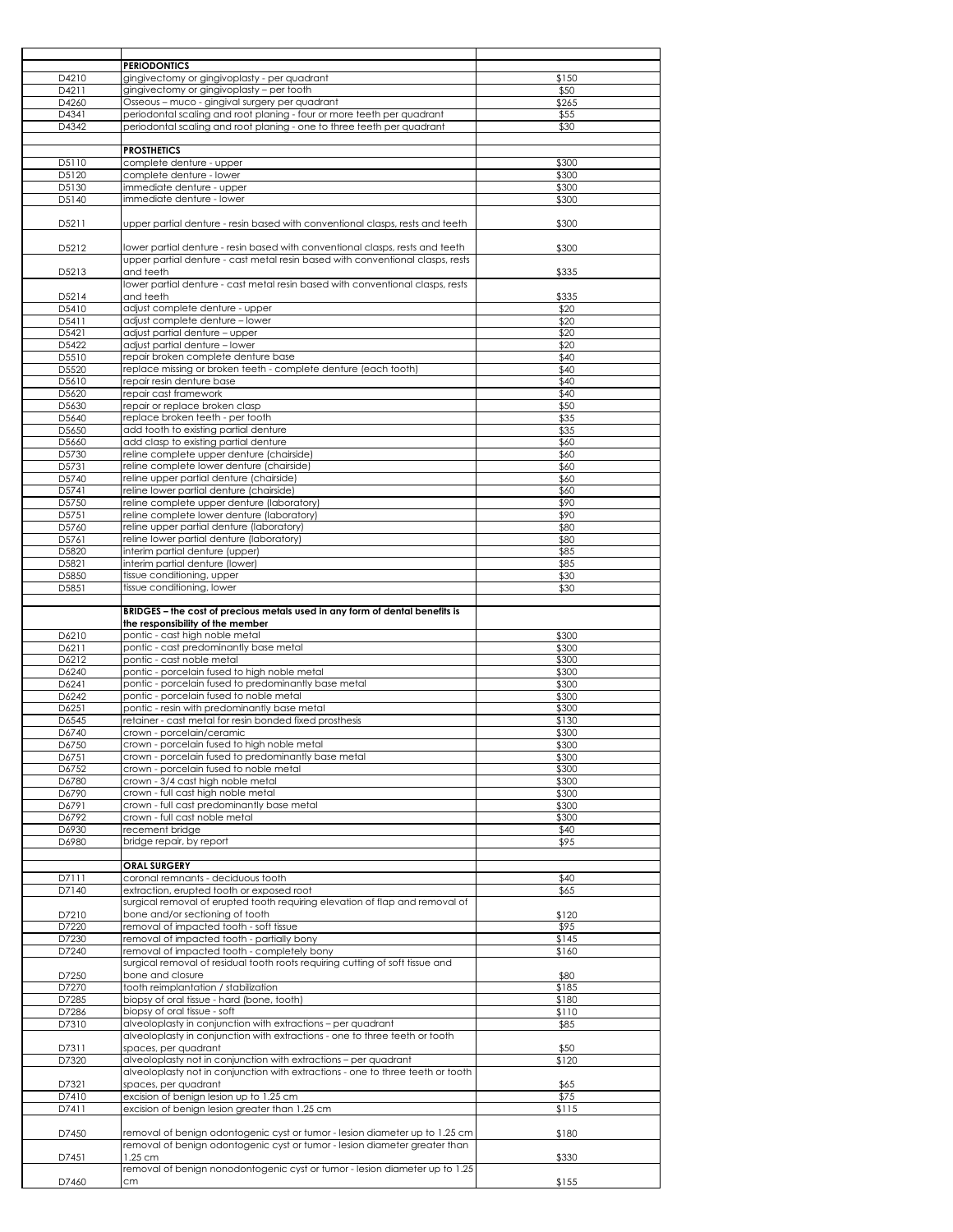|                | removal of benign nonodontogenic cyst or tumor - lesion diameter greater                                                     |             |
|----------------|------------------------------------------------------------------------------------------------------------------------------|-------------|
| D7461          | than 1.25 cm                                                                                                                 | \$250       |
| D7472          | removal of palatal torus                                                                                                     | \$145       |
| D7473          | removal of mandibular torus                                                                                                  | \$140       |
| D7510          | incision and drainage of abscess - intraoral soft tissue                                                                     | \$70        |
| D7520          | incision and drainage of abscess - extraoral soft tissue                                                                     | \$70        |
|                | frenulectomy - also known as frenectomy or frenotomy - separate                                                              |             |
| D7960          | procedure                                                                                                                    | \$120       |
|                | <b>ORTHODONTICS</b>                                                                                                          |             |
|                | Medically necessary orthodontia includes at least D0140 and D0470 (see                                                       |             |
|                | descriptions below)                                                                                                          |             |
|                | Initial orthodontic examination called the Limited Oral Evaluation must be                                                   |             |
|                | conducted. This examination includes completion of the HLD Score sheet.                                                      |             |
|                | The HLD Score Sheet is the preliminary measurement tool used in determining                                                  |             |
|                | if the patient qualifies for medically necessary orthodontic services. Those                                                 |             |
|                | qualifying conditions are:                                                                                                   |             |
|                |                                                                                                                              |             |
|                | 1. Cleft palate deformities.                                                                                                 |             |
|                | 2. Craniofacial anomaly (a description of the condition from a                                                               |             |
|                | credentialed specialist must be attached).                                                                                   |             |
|                | 3. Deep impinging overbite, where the lower incisors are destroying the                                                      |             |
|                | soft tissue of the palate and tissue laceration and/or clinical attachment                                                   |             |
|                | loss are present. (Contact only does not constitute deep impinging                                                           |             |
|                | overbite).                                                                                                                   | \$350       |
|                | 4. Crossbite of individual anterior teeth when clinical attachment loss and                                                  |             |
|                | recession of the gingival margin are present (e.g., stripping of the labial                                                  |             |
|                | gingival tissue on the lower incisors). Treatment of bi-lateral posterior                                                    |             |
|                | crossbite is not a benefit of the program.                                                                                   |             |
|                | 5. Severe traumatic deviation must be justified by attaching a description                                                   |             |
|                | of the condition.                                                                                                            |             |
|                | 6a. Overjet greater than 9mm with incompetent lips or mandibular                                                             |             |
|                | protrusion (reverse overjet) greater than 3.5mm with reported                                                                |             |
|                | masticatory and speech difficulties. Photographs for this exception                                                          |             |
|                | must be submitted.                                                                                                           |             |
| D0140          | 6b. Individual score of at least 26 points.                                                                                  |             |
|                | Diagnostic casts may be provided only if one of the above conditions is                                                      |             |
| D0470          | present                                                                                                                      |             |
|                | <b>OTHERS</b>                                                                                                                |             |
| D9110          | palliative (emergency) treatment of dental pain - minor procedure                                                            | \$30        |
| D9215          | local anesthesia                                                                                                             | \$15        |
| D9220          | deep sedation/general anesthesia - first 30 minutes                                                                          | \$95        |
| D9221          | deep sedation/general anesthesia - each additional 15 minutes                                                                | \$40        |
| D9230          | analgesia nitrous oxide                                                                                                      | \$15        |
| D9248          | non-intravenous conscious sedation                                                                                           | \$65        |
|                | consultation - diagnostic service provided by dentist or physician other than                                                |             |
| D9310          | requesting dentist or physician                                                                                              | \$50        |
|                | office visit for observation (during regularly scheduled hours) - no other                                                   |             |
| D9430          | services performed                                                                                                           | \$20        |
| D9440          | office visit - after regularly scheduled hours                                                                               | \$45        |
| D9630          | other drugs and/or medications, by report                                                                                    | \$15        |
| D9920          | behavior management, by report                                                                                               | \$35        |
|                |                                                                                                                              |             |
| D9930<br>D9999 | treatment of complications (post-surgical) - unusual circumstances, by report<br>unspecified adjunctive procedure, by report | \$35<br>\$0 |
| D777           | broken appointment without 24 hour notification                                                                              | \$0         |
|                |                                                                                                                              |             |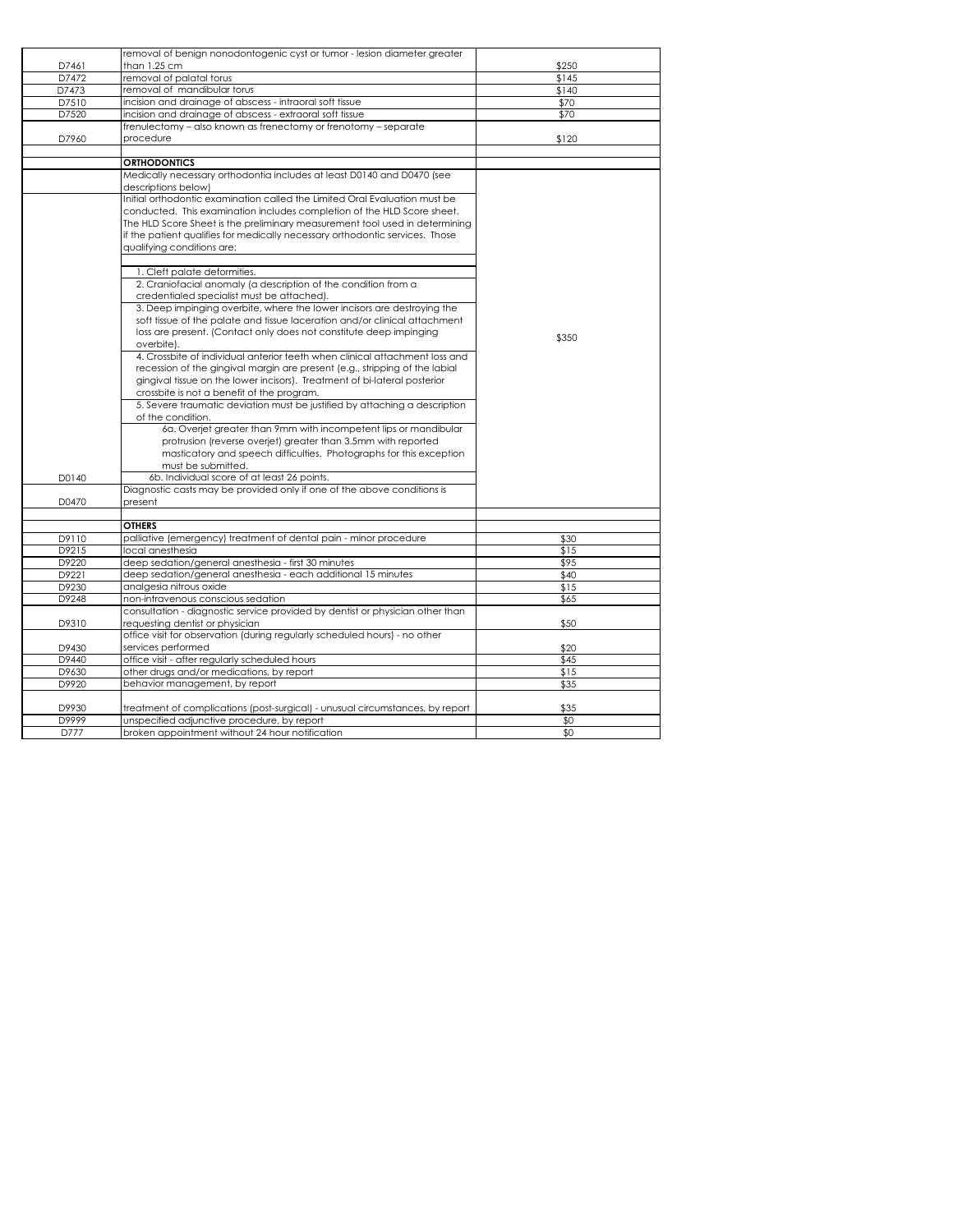| <b>ADA Code</b> | <b>ADA Description</b>                                                                                    | <b>Member Pays</b> |
|-----------------|-----------------------------------------------------------------------------------------------------------|--------------------|
|                 | <b>Office visit</b>                                                                                       | \$0                |
|                 | D0100 - D0999 I. Diagnostic Services                                                                      |                    |
|                 | <b>Clinical Oral Evaluations</b>                                                                          |                    |
| D0120           | Periodic oral evaluation - established patient                                                            | \$0                |
| D0140           | Limited oral evaluation - problem focused                                                                 | $\sqrt{6}$         |
| D0150           | Comprehensive oral evaluation - new or established patient                                                | $\sqrt{6}$         |
| D0160           | Detailed and extensive oral evaluation - problem focused, by report                                       | \$0                |
| D0170           | Re-evaluation - limited, problem focused (not post-operative visit)                                       | \$0                |
| D0180           | Comprehensive periodontal evaluation                                                                      | \$0                |
|                 | <b>Pre-Diagnostic Services</b>                                                                            |                    |
| D0190           | Screening of a patient                                                                                    | \$0                |
| D0191           | assessment of a patient                                                                                   | \$0                |
|                 | Diagnostic Imaging - Image Capture With Interpretation                                                    |                    |
| D0210           | Intraoral - complete series (including bitewings) - limited to 1 series every 24 months                   | \$0                |
| D0220           | Intraoral - periapical first film                                                                         | $\sqrt{6}$         |
| D0230           | Intraoral - periapical each additional film                                                               | \$0                |
| D0240           | Intraoral - occlusal film                                                                                 | \$0                |
| D0250           | Extraoral - first film                                                                                    | $\sqrt{6}$         |
| D0260           | Extraoral - each additional film                                                                          | \$0                |
| D0270           | Bitewing - single film                                                                                    | \$0                |
| D0272           | Bitewings - two films                                                                                     | \$0                |
| D0273           | Bitewings - three films                                                                                   | $\overline{50}$    |
| D0274           | Bitewings - four films - limited to 1 series every 6 months                                               | $\sqrt{6}$         |
| D0277           | Vertical bitewings - 7 to 8 films                                                                         | \$0                |
| D0330           | Panoramic film                                                                                            | $\sqrt{6}$         |
| D0431           | Adjunctive pre-diagnostic test that aids in detection of mucosal abnormalities including premalignant and | \$0                |
|                 | malignant lesions, not to include cytology or biopsy procedures                                           |                    |
| D0460           | Pulp vitality tests                                                                                       | \$0                |
| D0470           | Diagnostic casts                                                                                          | \$0                |
|                 | D1000 - D1999 II. Preventive Services                                                                     |                    |
|                 | <b>Dental Prophylaxis</b>                                                                                 |                    |
| D1110           | Prophylaxis - adult                                                                                       | \$0                |
| D1330           | Oral hygiene instructions                                                                                 | \$0                |
|                 | D2000 - D2999 III. Restorative                                                                            |                    |
|                 | <b>Amalgam Restorations (Including Polishing)</b>                                                         |                    |
| D2140           | Amalgam - one surface, primary or permanent                                                               | \$25               |
| D2150           | Amalgam - two surfaces, primary or permanent                                                              | \$30               |
| D2160           | Amalgam - three surfaces, primary or permanent                                                            | \$40               |

## **Adult Dental - BSC Proposed 2017 Full Standardized Copay Schedule**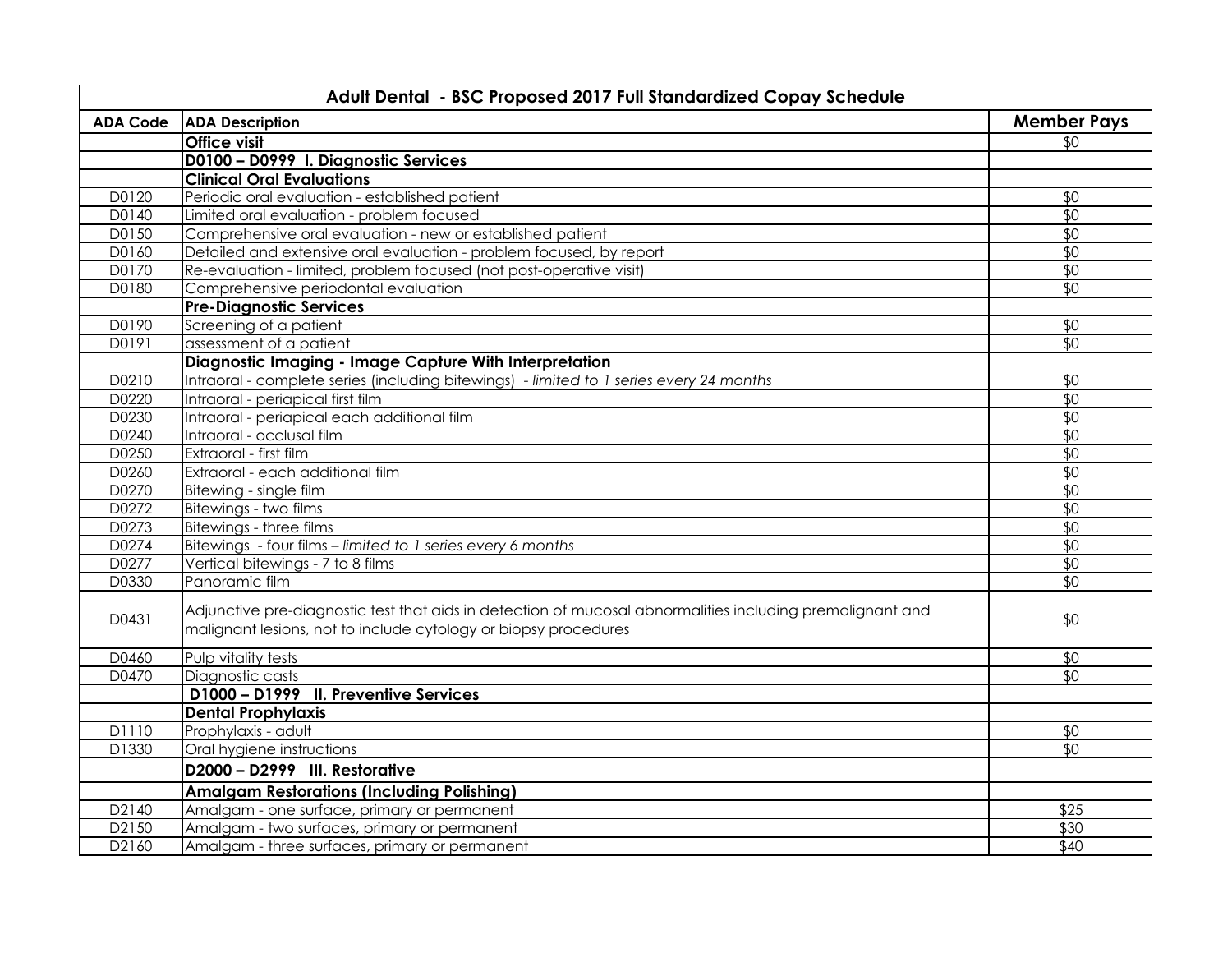| D2161 | Amalgam - four or more surfaces, primary or permanent                                         | \$45  |
|-------|-----------------------------------------------------------------------------------------------|-------|
| D2330 | Resin based composite - one surface, anterior                                                 | \$30  |
| D2331 | Resin based composite - two surfaces, anterior                                                | \$45  |
| D2332 | Resin based composite - three surfaces, anterior                                              | \$55  |
| D2335 | Resin based composite - four or more surfaces or involving incisal angle, anterior            | \$60  |
| D2390 | Resin based composite crown, anterior                                                         | \$50  |
| D2391 | Resin based composite - one surface, posterior                                                | \$30  |
| D2392 | Resin based composite - two surfaces, posterior                                               | \$40  |
| D2393 | Resin based composite - three surfaces, posterior                                             | \$50  |
| D2394 | Resin based composite - four or more surfaces, posterior                                      | \$70  |
|       | <b>Inlay/Onlay Restorations</b>                                                               |       |
| D2542 | Onlay - metallic - two surfaces                                                               | \$185 |
| D2543 | Onlay - metallic - three surfaces                                                             | \$200 |
| D2544 | Onlay - metallic - four or more surfaces                                                      | \$215 |
|       | Porcelain/ceramic inlays/onlays include all indirect ceramic and porcelain type inlays/onlays |       |
| D2642 | Onlay - porcelain/ceramic - two surfaces                                                      | \$250 |
| D2643 | Onlay - porcelain/ceramic - three or more surfaces                                            | \$275 |
| D2644 | Onlay - porcelain/ceramic - four or more surfaces                                             | \$300 |
|       | Resin based composite inlays/onlays must utilize indirect technique                           |       |
| D2662 | Onlay - resin-based composite - two surfaces                                                  | \$160 |
| D2663 | Onlay - resin-based composite - three surfaces                                                | \$180 |
| D2664 | Onlay - resin-based composite - four or more surfaces                                         | \$200 |
| D2710 | Crown - resin-based composite (indirect)                                                      | \$140 |
| D2720 | Crown - resin with high noble metal                                                           | \$300 |
| D2721 | Crown - resin with predominantly base metal                                                   | \$300 |
| D2722 | Crown - resin with noble metal                                                                | \$300 |
| D2740 | Crown - porcelain/ceramic substrate                                                           | \$300 |
| D2750 | Crown - porcelain fused to high noble metal                                                   | \$300 |
| D2751 | Crown - porcelain fused to predominantly base metal                                           | \$300 |
| D2752 | Crown - porcelain fused to noble metal                                                        | \$300 |
| D2780 | Crown - 3/4 cast high noble metal                                                             | \$300 |
| D2781 | Crown - 3/4 cast predominantly base metal                                                     | \$300 |
| D2782 | Crown - 3/4 cast noble metal                                                                  | \$300 |
| D2790 | Crown - full cast high noble metal                                                            | \$300 |
| D2791 | Crown - full cast predominantly base metal                                                    | \$300 |
| D2792 | Crown - full cast noble metal                                                                 | \$300 |
|       | <b>Other Restorative Services</b>                                                             |       |
| D2910 | Recement inlay, onlay or partial coverage restoration                                         | \$25  |
| D2915 | Recement cast or prefabricated post and core                                                  | \$25  |
| D2920 | Recement crown                                                                                | \$15  |
| D2930 | Prefabricated stainless steel crown - primary tooth                                           | \$65  |
| D2931 | Prefabricated stainless steel crown - permanent tooth                                         | \$75  |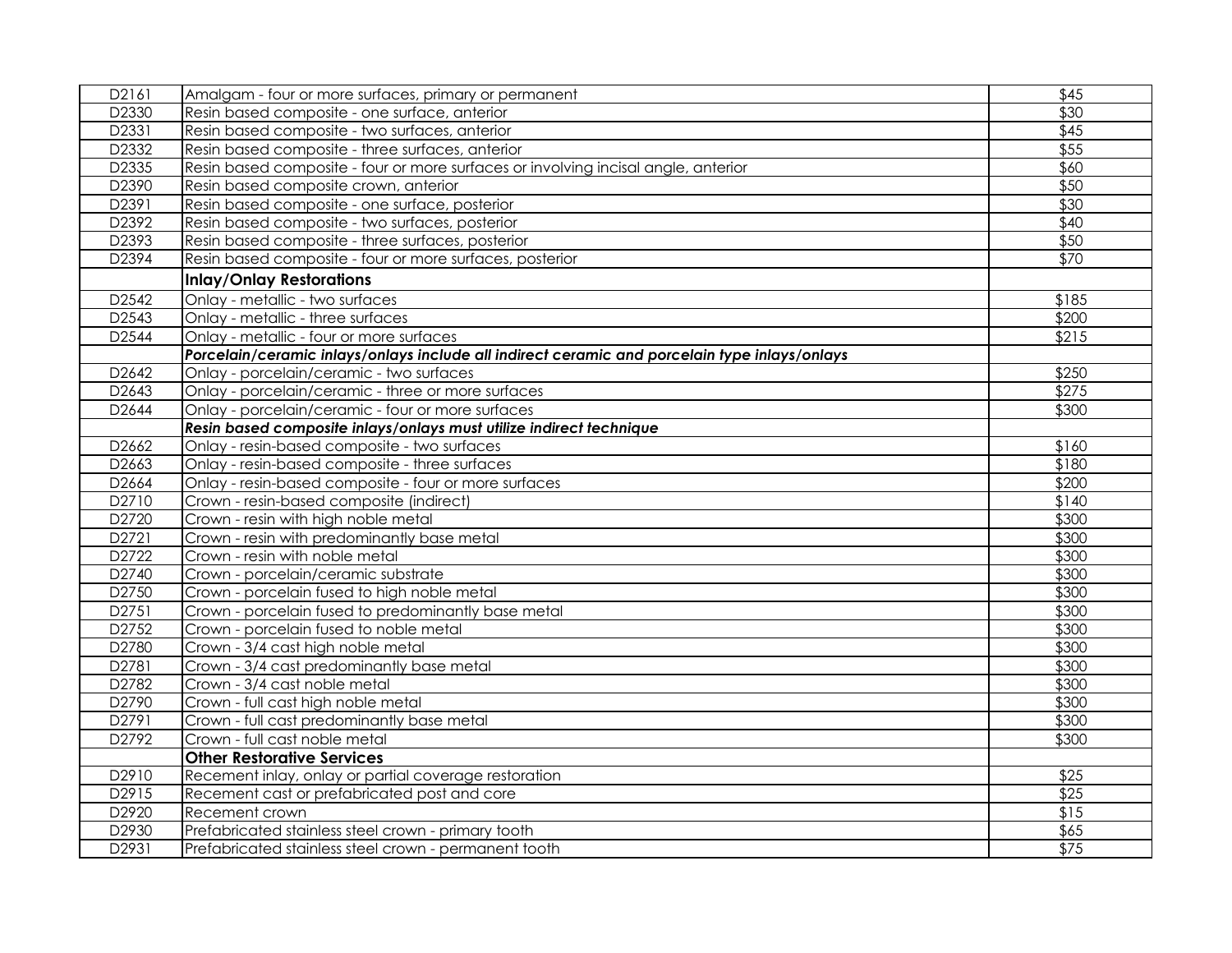| D2932          | Prefabricated resin crown                                                                                         | \$70  |
|----------------|-------------------------------------------------------------------------------------------------------------------|-------|
| D2934          | Prefabricated esthetic coated stainless steel crown - primary tooth                                               | \$35  |
| D2940          | Protective restoration                                                                                            | \$20  |
| D2950          | Core buildup, including any pins                                                                                  | \$20  |
| D2951          | Pin retention - per tooth- in addition to restoration                                                             | \$20  |
| D2952          | Post and core in addition to crown, indirectly fabricated                                                         | \$60  |
| D2953          | Each additional indirectly fabricated post, same tooth                                                            | \$30  |
| D2954          | Prefabricated post and core in addition to crown                                                                  | \$60  |
| D2957          | Each additional prefabricated post - same tooth                                                                   | \$35  |
| D2980          | Crown repair, necessitated by restorative material failure                                                        | \$50  |
|                | D3000 - D3999 IV. Endodontics                                                                                     |       |
| D3110          | Pulp cap (direct) excluding final restoration                                                                     | \$20  |
| D3120          | Pulp cap (indirect) excluding final restoration                                                                   | \$25  |
|                | Pulpotomy                                                                                                         |       |
| D3220          | Therapeutic pulpotomy (excluding final restoration) - removal of pulp coronal to the dentinocemental junction     | \$35  |
|                | <b>Endodontic Therapy on Primary Teeth</b>                                                                        |       |
| D3310          | Endodontic therapy - anterior tooth (excluding final restoration)                                                 | \$200 |
| D3320          | Endodontic therapy - bicuspid tooth (excluding final restoration)                                                 | \$235 |
| D3330          | Endodontic therapy - molar tooth (excluding final restoration)                                                    | \$300 |
| D3331          | Treatment of root canal obstruction; non-surgical access                                                          | \$50  |
| D3332          | Incomplete endodontic therapy; inoperable, unrestorable or fractured tooth                                        | \$85  |
|                |                                                                                                                   |       |
|                | <b>Endodontic Treatment</b>                                                                                       |       |
| D3346          | Retreatment of previous root canal - anterior                                                                     | \$245 |
| D3347          | Retreatment of previous root canal - bicuspid                                                                     | \$295 |
| D3348          | Retreatment of previous root canal - molar                                                                        | \$365 |
|                | <b>Apicoectomy/Periradicular Services</b>                                                                         |       |
| D3410          | Apioectomy / periradicular surgery - anterior                                                                     | \$240 |
| D3421          | Apioectomy / periradicular surgery - bicuspid, first root                                                         | \$250 |
| D3425          | Apioectomy / periradicular surgery - molar, first root                                                            | \$275 |
| D3426          | Apioectomy / periradicular surgery - molar, each additional root                                                  | \$110 |
| D3430          | Retrograde filling - per root                                                                                     | \$90  |
| D3450          | Root amputation - per root                                                                                        | \$110 |
| D3920          | Hemisection (including any root removal; not including root canal therapy)                                        | \$120 |
| D3950          | Canal prepartion and fitting of preformed dowel or post                                                           | \$60  |
|                | D4000 - D4999 V. Periodontics                                                                                     |       |
|                | Surgical Services (including usual postoperative care)                                                            |       |
| D4210          | Gingivectomy/gingivoplasty four or more contiguous teeth or tooth bounded spaces per quadrant                     | \$150 |
| D4211          | Gingivectomy/gingivoplasty one to three contiguous teeth or tooth bounded spaces per quadrant                     | \$50  |
| D4240          | Gingival flap procedure including root planing four or more teeth per quadrant                                    | \$135 |
| D4241          | Gingival flap procedure including root planing one to three teeth per quadrant                                    | \$70  |
| D4260<br>D4261 | Osseous surgery (including flap entry and closures) - four or more contiguous teeth or tooth bounded spaces - per | \$265 |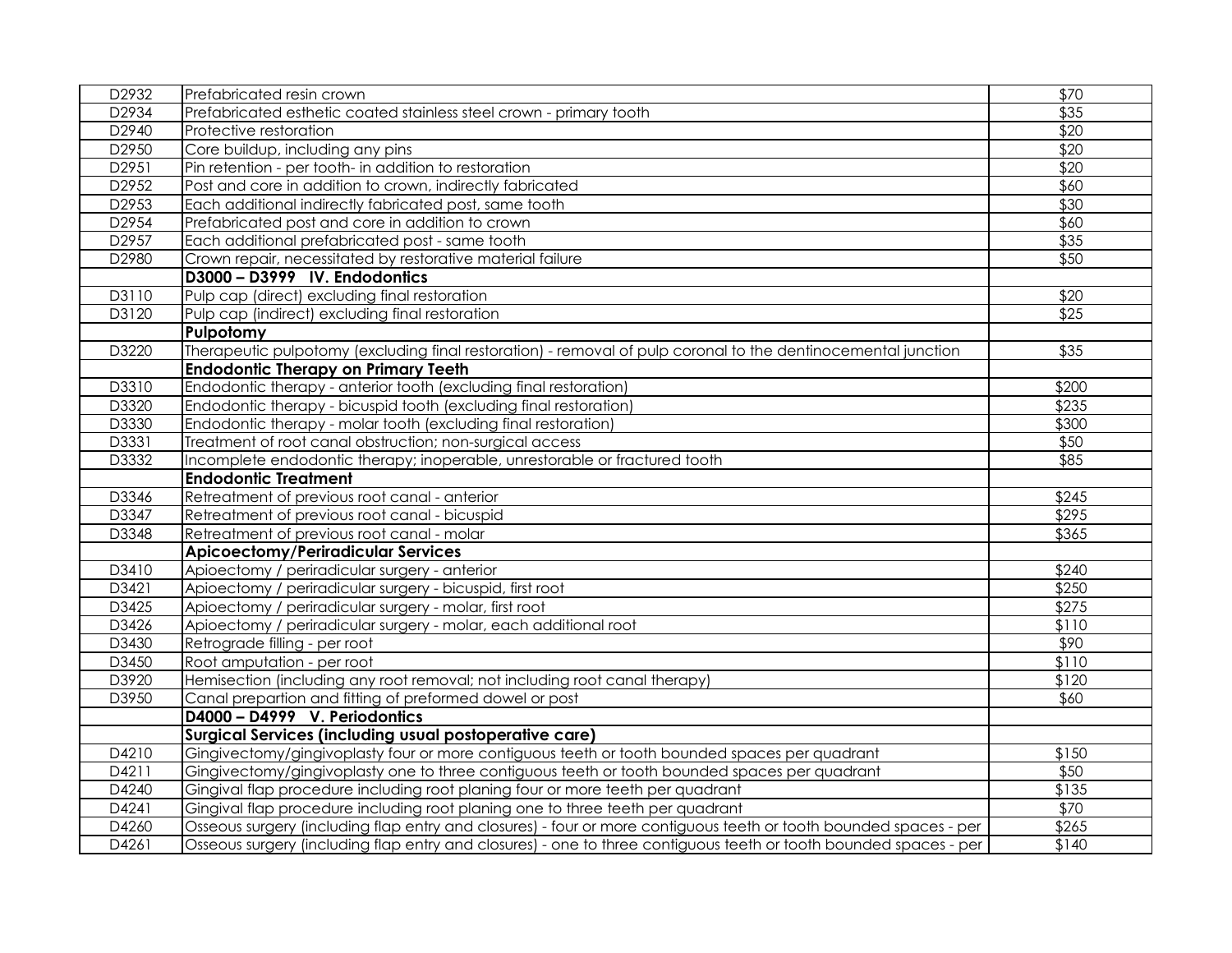| D4263             | Bone replacement graft - first site in quadrant                                                                     | \$105            |
|-------------------|---------------------------------------------------------------------------------------------------------------------|------------------|
| D4264             | Bone replacement graft - each additional site in quadrant                                                           | \$75             |
| D4266             | Guided tissue regeneration - resorbable barrier - per site                                                          | \$145            |
| D4267             | Guided tissue regeneration - non-resorbable barrier - per site (includes membrane removal)                          | \$175            |
| D4270             | Pedicle soft tissue graft procedure                                                                                 | \$155            |
| D4273             | Subepithelial connective tissue graft procedure - per tooth                                                         | \$220            |
|                   | <b>Non-Surgical Periodontal Service</b>                                                                             |                  |
| D4341             | Periodontal scaling and root planing - four or more teeth per quadrant                                              | \$55             |
| D4342             | Periodontal scaling and root planing - one to three teeth per quadrant                                              | $\sqrt{$25}$     |
| D4355             | full mouth debridement to enable comprehensive evaluation and diagnosis                                             | \$40             |
| D4910             | Periodontal maintenance                                                                                             | \$30             |
|                   | D5000 - D5899 VI. Prosthodontics (removable)                                                                        |                  |
|                   | Complete Dentures (including routine post-delivery care)                                                            |                  |
| D5110             | Complete denture - maxillary                                                                                        | \$400            |
| D5120             | Complete denture - mandibular                                                                                       | \$400            |
| D5130             | Immediate denture - maxillary                                                                                       | \$400            |
| D5140             | Immediate denture - mandibular                                                                                      | \$400            |
|                   | Partial Dentures (including routine post-delivery care)                                                             |                  |
| D5211             | Maxillary partial denture - resin base (including any conventional clasps, rests and teeth)                         | \$325            |
| D5212             | Mandibular partial denture - resin base (including any conventional clasps, rests and teeth)                        | \$325            |
| D5213             | Maxillary partial denture - cast metal framework with resin denture bases (including any conventional clasps, rests | \$375            |
| D5214             | Mandibular partial denture - cast metal framework with resin denture bases (including any conventional clasps,      | \$375            |
| D5225             | Maxillary partial denture - flexible base (including any clasps, rests and teeth)                                   | \$375            |
| D5226             | Mandibular partial denture - flexible base (including any clasps, rests and teeth)                                  | \$375            |
| D5281             | Removalble unilateral partial denture - one piece cast metal (including clasps and teeth)                           | \$250            |
|                   | <b>Adjustments To Dentures</b>                                                                                      |                  |
| D5410             | Adjust complete denture - maxillary                                                                                 | \$20             |
| D5411             | Adjust complete denture - mandibular                                                                                | \$20             |
| D5421             | Adjust partial denture - maxillary                                                                                  | \$20             |
| D5422             | Adjust partial denture - mandibular                                                                                 | \$20             |
|                   | <b>Repairs to Complete Dentures</b>                                                                                 |                  |
| D5510             | repair broken complete denture base                                                                                 | \$30             |
| D5520             | replace missing or broken teeth - complete denture (each tooth)                                                     | $\overline{$30}$ |
|                   | <b>Repairs to Partial Dentures</b>                                                                                  |                  |
| D5610             | Repair resin denture base                                                                                           | \$30             |
| D5620             | Repair cast framework                                                                                               | \$35             |
| D5630             | Repair or replace broken clasp                                                                                      | \$30             |
| D5640             | Replace broken teeth - per tooth                                                                                    | \$30             |
| D5650             | Add tooth to existing partial denture                                                                               | \$35             |
| D5660             | Add clasp to existing partial denture                                                                               | \$45             |
| D <sub>5670</sub> | Replace all teeth and acrylic on cast framework - maxillary                                                         | \$195            |
| D5671             | Replace all teeth and acrylic on cast framework - mandibular                                                        | \$195            |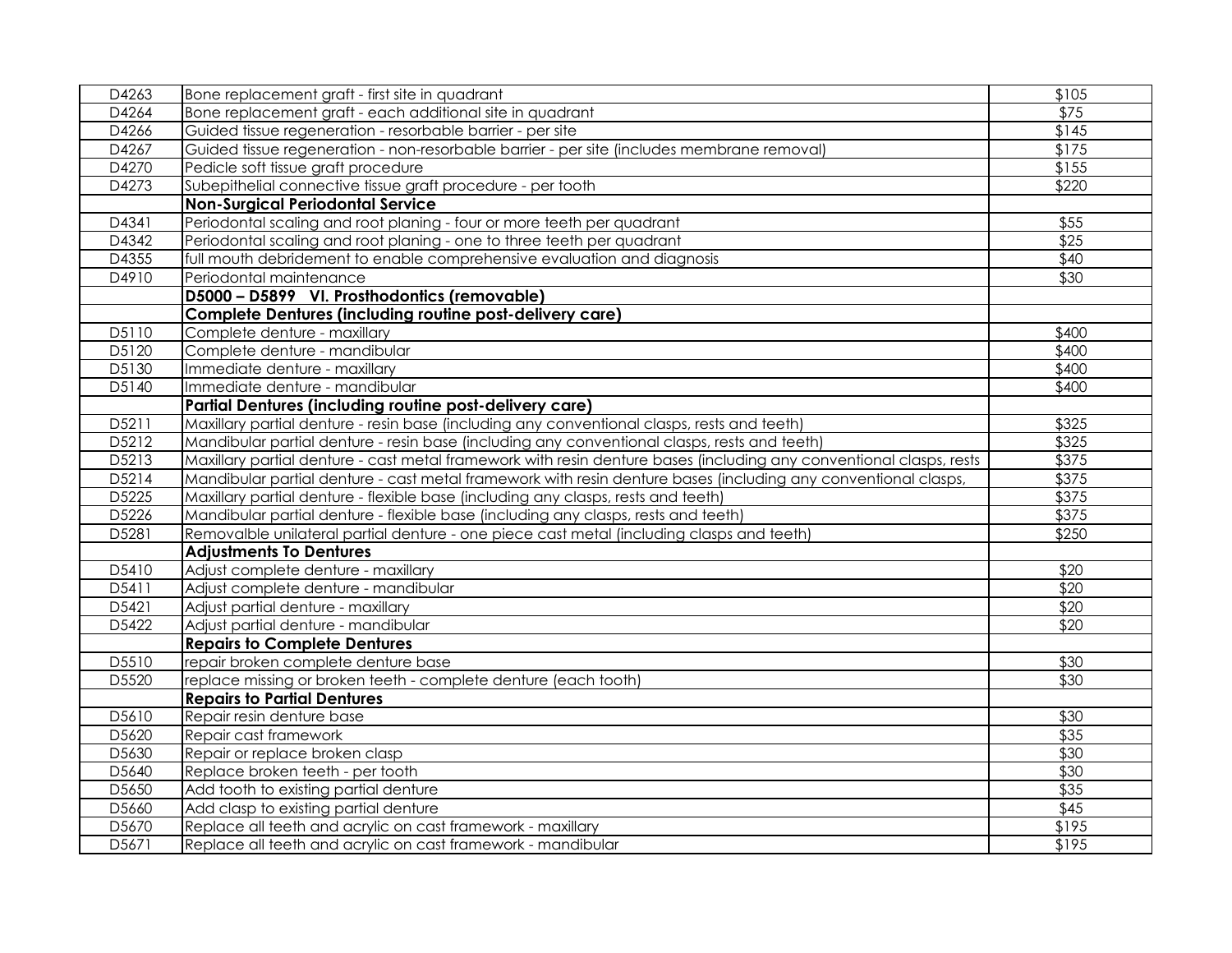|       | Denture Rebase Procedures                                      |                  |
|-------|----------------------------------------------------------------|------------------|
| D5710 | Rebase complete maxillary denture                              | \$155            |
| D5711 | Rebase complete mandibular denture                             | \$155            |
| D5720 | Rebase maxillary partial denture                               | \$150            |
| D5721 | Rebase mandibular partial denture                              | \$150            |
|       | <b>Denture Reline Procedures</b>                               |                  |
| D5730 | Reline complete maxillary denture - (chairside)                | \$80             |
| D5731 | Reline complete mandibular denture - (chairside)               | \$80             |
| D5740 | Reline maxillary partial denture - (chairside)                 | $\overline{$75}$ |
| D5741 | Reline mandibular partial denture - (chairside)                | \$75             |
| D5750 | Reline complete maxillary denture - (laboratory)               | \$120            |
| D5751 | Reline complete mandibular denture - (laboratory)              | \$120            |
| D5760 | Reline maxillary partial denture - (laboratory)                | \$110            |
| D5761 | Reline mandibular partial denture - (laboratory)               | \$110            |
|       | <b>Other Removable Prosthetic Services</b>                     |                  |
| D5850 | Tissue conditioning - maxillary                                | \$35             |
| D5851 | Tissue conditioning - mandibular                               | \$35             |
|       | D5900 - D5999 VII. Maxillofacial Prosthetics - not covered     |                  |
|       | D6000 - D6199 VIII. Implant Services - not covered             |                  |
|       | D6200 - D6999 IX. Prosthodontics, fixed                        |                  |
|       | <b>Fixed Partial Denture Pontics</b>                           |                  |
| D6205 | Pontic - indirect resin based composite                        | \$165            |
| D6210 | Pontic - cast high noble metal                                 | \$300            |
| D6211 | Pontic - cast predominantly base metal                         | \$300            |
| D6212 | Pontic - cast noble metal                                      | \$300            |
| D6214 | Pontic - cast titanium metal                                   | \$300            |
| D6240 | Pontic - porcelain fused to high noble metal                   | \$300            |
| D6241 | Pontic - porcelain fused to predominantly base metal           | \$300            |
| D6242 | Pontic - porcelain fused to noble metal                        | \$300            |
| D6245 | Pontic - porcelain/ceramic                                     | \$300            |
| D6250 | Pontic - resin with high noble metal                           | \$300            |
| D6251 | Pontic - resin with predominantly base metal                   | \$300            |
| D6252 | Pontic - resin with noble metal                                | \$300            |
| D6545 | Retainer - cast metal for resin bonded fixed prosthesis        | \$130            |
| D6548 | Retainer - porcelain/ceramic for resin bonded fixed prosthesis | \$145            |
| D6608 | Onlay - porcelain/ceramic - two surfaces                       | \$200            |
| D6609 | Onlay - porcelain/ceramic - three or more surfaces             | \$200            |
| D6610 | Onlay - cast high noble metal - two surfaces                   | \$200            |
| D6611 | Onlay - cast high noble metal - three or more surfaces         | \$200            |
| D6612 | Onlay - cast predominantly base metal - two surfaces           | \$200            |
| D6613 | Onlay - cast predominantly base metal - three or more surfaces | \$200            |
| D6614 | Onlay - cast noble metal- two surfaces                         | \$200            |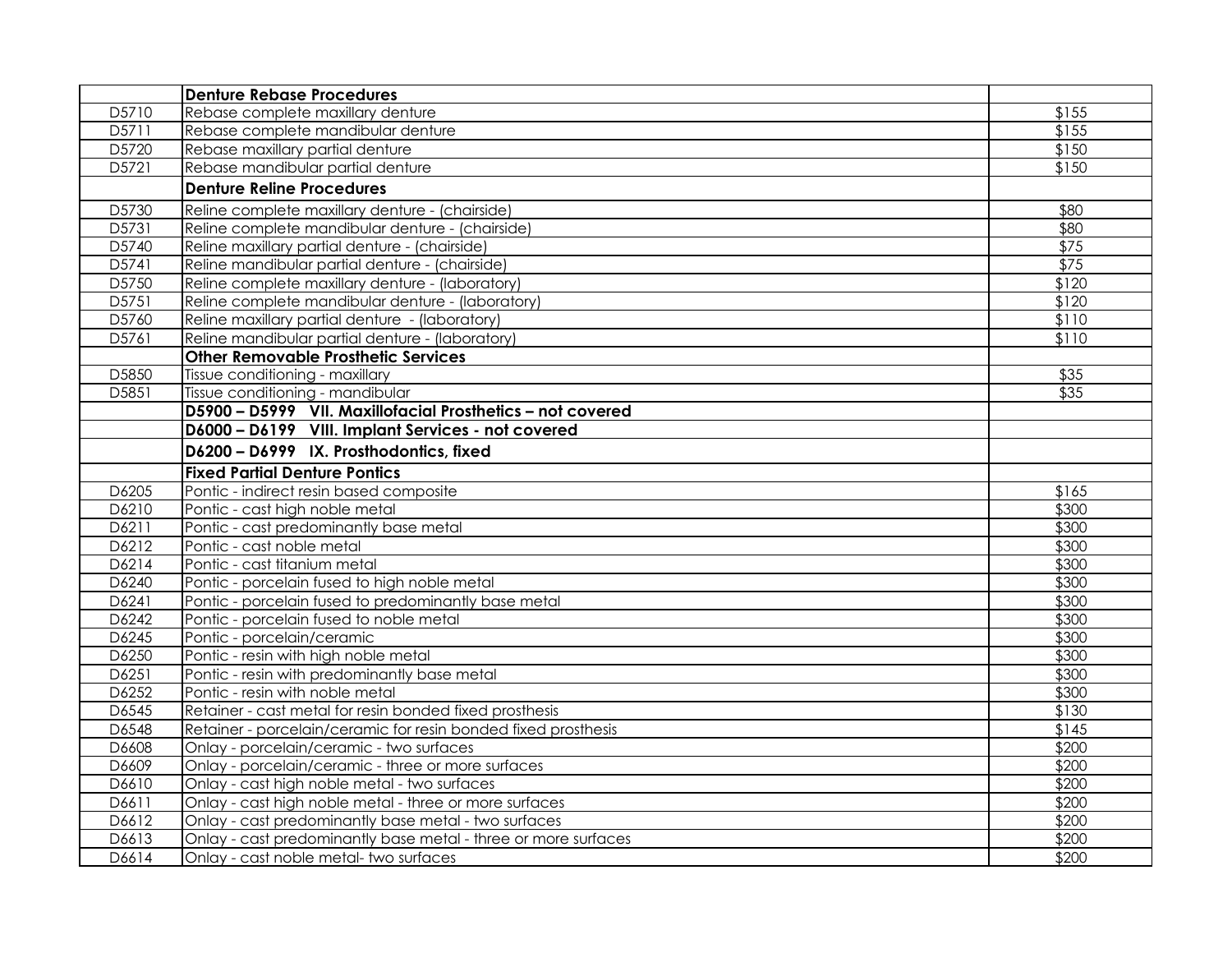| D6615          | Onlay - cast noble metal - three or more surfaces                                                                                                | \$200            |
|----------------|--------------------------------------------------------------------------------------------------------------------------------------------------|------------------|
| D6634          | Onlay - titanium                                                                                                                                 | \$200            |
| D6710          | Crown - indirect resin based composite                                                                                                           | \$200            |
| D6720          | crown - resin with high noble metal                                                                                                              | \$300            |
| D6721          | crown - resin with predominantly base metal                                                                                                      | \$300            |
| D6722          | crown - resin with noble metal                                                                                                                   | \$300            |
| D6740          | crown - porcelain/ceramic                                                                                                                        | \$300            |
| D6750          | crown - porcelain fused to high noble metal                                                                                                      | \$300            |
| D6751          | crown - porcelain fused to predominantly base metal                                                                                              | \$300            |
| D6752          | crown - porcelain fused to noble metal                                                                                                           | \$300            |
| D6780          | crown - 3/4 cast high noble metal                                                                                                                | \$300            |
| D6781          | crown - 3/4 cast predominantly base metal                                                                                                        | \$300            |
| D6782          | crown - 3/4 cast noble metal                                                                                                                     | \$300            |
| D6783          | crown - 3/4 porcelain/ceramic                                                                                                                    | \$300            |
| D6790          | crown - full cast high noble metal                                                                                                               | \$300            |
| D6791          | crown - full cast predominantly base metal                                                                                                       | \$300            |
| D6792          | crown - full cast noble metal                                                                                                                    | \$300            |
|                | <b>Other Fixed Partial Denture Services</b>                                                                                                      |                  |
| D6930          | Recement fixed partial denture                                                                                                                   | $\sqrt{40}$      |
| D6980          | Fixed partial denture repair as necessitated by restorative material failure                                                                     | $\sqrt{$95}$     |
|                | D7000 - D7999 X. Oral and Maxillofacial Surgery                                                                                                  |                  |
|                |                                                                                                                                                  |                  |
|                |                                                                                                                                                  |                  |
| D7111          | Extractions (Includes local anesthesia, suturing, if needed, and routine postoperative care)<br>Extraction of coronal remnants - deciduous tooth | \$40             |
| D7140          | Extraction, erupted tooth or exposed root (elevation and/or forceps removal)                                                                     | \$65             |
| D7210          | Surgical removal of erupted tooth requiring removal of bone and/or sectioning of tooth, and including elevation                                  | \$115            |
| D7220          | Removal of impacted tooth - soft tissue                                                                                                          | \$85             |
| D7230          | Removal of impacted tooth - partial bony                                                                                                         | \$145            |
| D7240          | Removal of impacted tooth - complete bony                                                                                                        | \$160            |
| D7241          | Removal of impacted tooth - complete bony with unusual surgical complications                                                                    | \$175            |
| D7250          | Surgical removal of residual tooth roots                                                                                                         | $\overline{$75}$ |
| D7260          | Oroantral fistula closure                                                                                                                        | \$280            |
| D7286          | Biopsy of oral tissue - soft                                                                                                                     | \$110            |
| D7287          | Exfoliative cytological sample collection                                                                                                        | $\overline{$35}$ |
| D7288          | Brush biopsy transepithelial sample collection                                                                                                   | $\overline{$35}$ |
|                | Alveoloplasty - Surgical Preparation of Ridge                                                                                                    |                  |
| D7310          | Alveoloplasty in conjunction with extractions - four or more teeth or tooth spaces, per quadrant                                                 | \$85             |
| D7311          | Alveoloplasty in conjunction with extractions - one to three teeth or tooth spaces, per quadrant                                                 | \$50             |
| D7320          | Alveoloplasty not in conjunction with extractions - four or more teeth or tooth spaces, per quadrant                                             | \$120            |
| D7321          | Alveoloplasty not in conjunction with extractions - one to three teeth or tooth spaces, per quadrant                                             | \$65             |
|                | Vestibuloplasty                                                                                                                                  |                  |
| D7471<br>D7472 | Removal of lateral exostosis (maxilla or mandible)<br>Removal of torus palatinus                                                                 | \$140<br>\$140   |